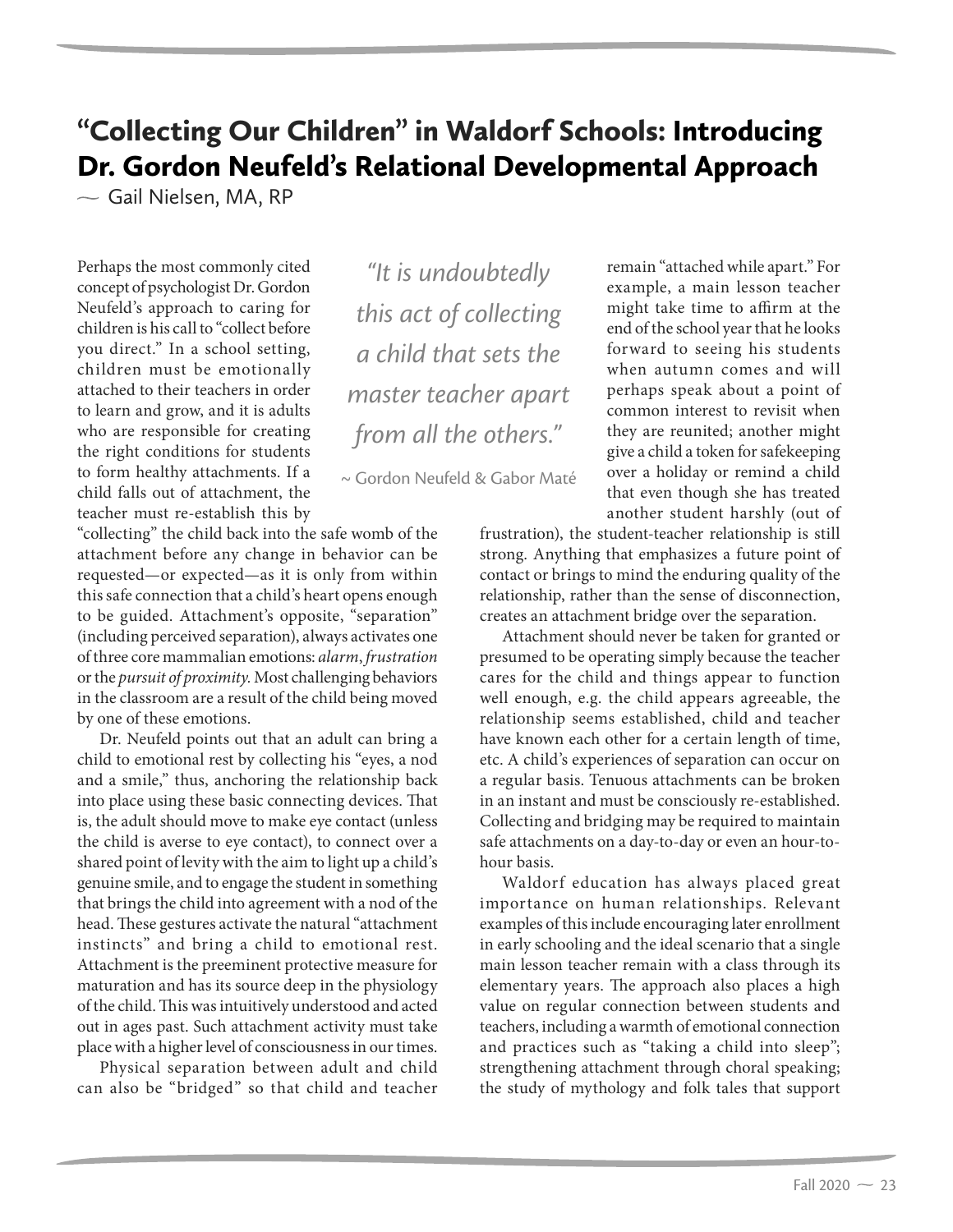an understanding of human relating; and rituals and rhythms that cultivate a sense of togetherness. The common daily ritual of greeting a child at the door of the classroom each morning stresses the intention of teacher to see and truly embrace a student. Using naturally-sourced materials results in a healthy attachment to the natural world. Consensus models for decision-making help to cultivate human connection at the faculty and board levels.

It is critical to note, however, that all of these examples are based on forms of closeness that can exist *outside* the womb of human attachment. That is, all of these activities and many more that are aimed at closeness can be part of everyday experiences in a school, while the key relational attachments can be nonexistent, weak, or injured. In fact, wellintentioned activities, even those based in a sound curriculum, may actually be working against the natural order required for the students' flourishing. Then, relationships and the class and school climate all suffer. This can leave a teacher at a loss if she believes herself to be present and attentive to students' needs, executing the pedagogy impeccably or "doing all the right things," and yet students continue to exhibit academic or behavior challenges. In Neufeld's words, "Children were never meant to take direction from those to whom they are not attached" (see Neufeld and Maté, *Hold On to Your Kids*, Chapter 6).

Love between students and teachers and the familiarity of one's community are hallmarks of the Waldorf model. Yet few points call for more emphasis than Neufeld's assertion that genuine feelings of love as well as physical proximity are *not* synonymous with safe attachment. Attending to a child by remaining physically close, even coupled with a teacher's genuine feelings of love for a student, does not guarantee that critical attachments take hold. Winning a child's heart requires that a child's attachment instincts are activated and satiated in the right ways, according to nature. Nor is it enough to meet a range of otherwise essential needs, including those addressed through the inherently therapeutic measures of Waldorf pedagogy.

### **The Four Basic Steps to Spark a Child's Attachment Instincts**

The following must always be done before making any attempt to change, lead, or direct a child's behavior or attention. (See Neufeld and Maté, page 179ff.)

#### **#1 "Collect" the child's eyes, smiles, and nods.**

We move into the child's space in a friendly way. The objective of "collecting" is to attract the child's eyes, evoke a smile and if possible elicit a nod. A sparkle in our eye, a warm or funny comment to draw out a smile, and referring to something with which the child can come into agreement take very little time, but serve to open the child's heart. All three of these factors elicit the attachment response and prepare a child to follow our adult lead. Collecting before we direct is the primary missing ingredient in most disciplinary approaches. After a child is collected, we can "come alongside" the child and invite the desired behavior.

**#2 Provide something which the child can hold onto.** We remind the child that we, the adults, hold the unbreakable tether. We articulate to the child our attention, interest and enjoyment, and no matter what the behavior, we follow this with unwavering emotional warmth, gestures, affirmative words, symbols, transitional objects, etc. We bridge all separations as soon as they occur, including anything that might cause students to perceive that they are not in our good graces; we bridge beyond negative behavior episodes, over recess, over weekends and holidays, and always affirm the relationship is "okay."

#### **#3 Invite dependence, rather than push for independence.**

We don't need to push a flower to grow and we don't need to push a child to mature or behave independently. This is nature's job. When we perceive that children should be more independent than they are, we may be taking on too much of the burden of getting them to be independent. Children do well when they are ready; until then, we, the adults to whom they are entrusted, must compensate for them in all areas. This allows emotional rest and growth to occur at nature's command, not ours.